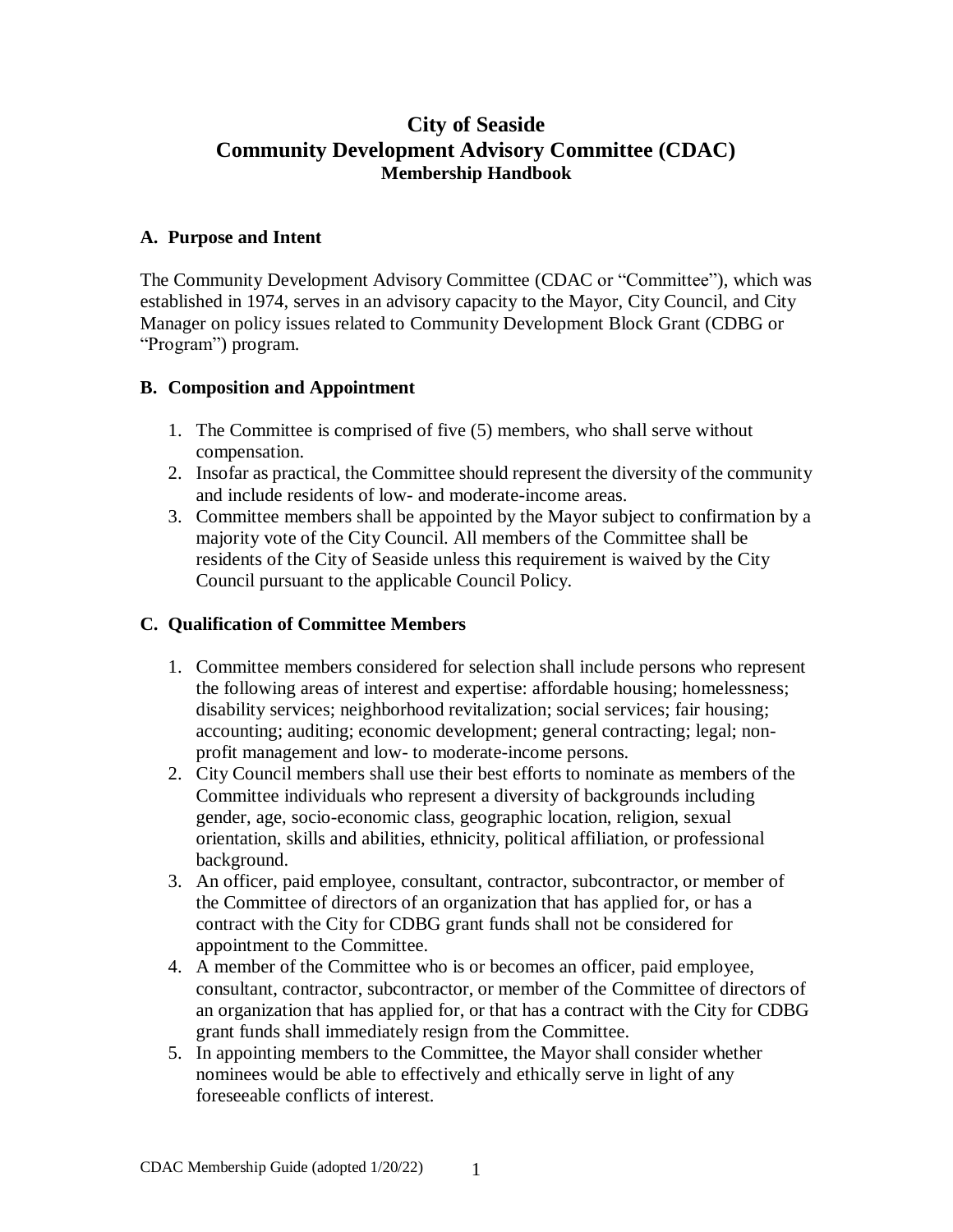### **D. Length of Term for Committee Members**

- 1. Members of the Committee shall serve two year terms and each Committee member shall serve until a successor is duly appointed and confirmed.
- 2. Members of the Committee are limited to serving a maximum of four consecutive years. An interval of four years must pass before a member can be reappointed after serving four consecutive years. Any member initially appointed to a term of less than two years shall be eligible to subsequently serve two consecutive two year terms.
- 3. Initial members of the Committee shall be appointed so that the terms of not more than three Committee members shall expire in any one year to allow the terms of the Committee members to be staggered.
- 4. Any vacancy shall be filled for the remainder of an unexpired term.

## **E. Election of Officers**

The CDAC shall on or after August 15, select a Chair, a Vice-Chair, and a Secretary from among its members. The Chair shall serve a one year term with the option of reappointment for one additional year. The roles and responsibilities of each elected officer shall be as follows:

- 1. Chair: The Chair is responsible to preside at meetings, establish the agenda with input from Council, staff and other Committee members, call special meetings, sign Committee documents and report to City Council as needed. The Chair is responsible for the timely filing of minutes with the City Clerk. Staff may assist in this responsibility upon request of the Chair.
- 2. Vice-Chair: The Vice-Chair assumes the Chair's duties in their absence. The Vice-Chair shall succeed the Chair if they vacate office before the term is completed and shall serve the unexpired term. A new Vice-Chair shall be elected at the next regular meeting.
- 3. Secretary: If a Secretary is appointed by the Committee, the Secretary is responsible for meeting minutes, which are forwarded to the City Clerk upon Committee approval. However, without a Secretary, preparation of minutes may be fulfilled by staff liaison at the request of the Chair.

### **F. Policies and Procedures of the Committee**

The Committee may adopt rules consistent with the City's Boards, Commissions  $\&$ Committees Handbook and with all applicable state and local laws and regulations for the governing of its business and to establish procedures. The Committee shall adopt an attendance policy for the members of the Committee.

### **G. Committee Conflict of Interest Code**